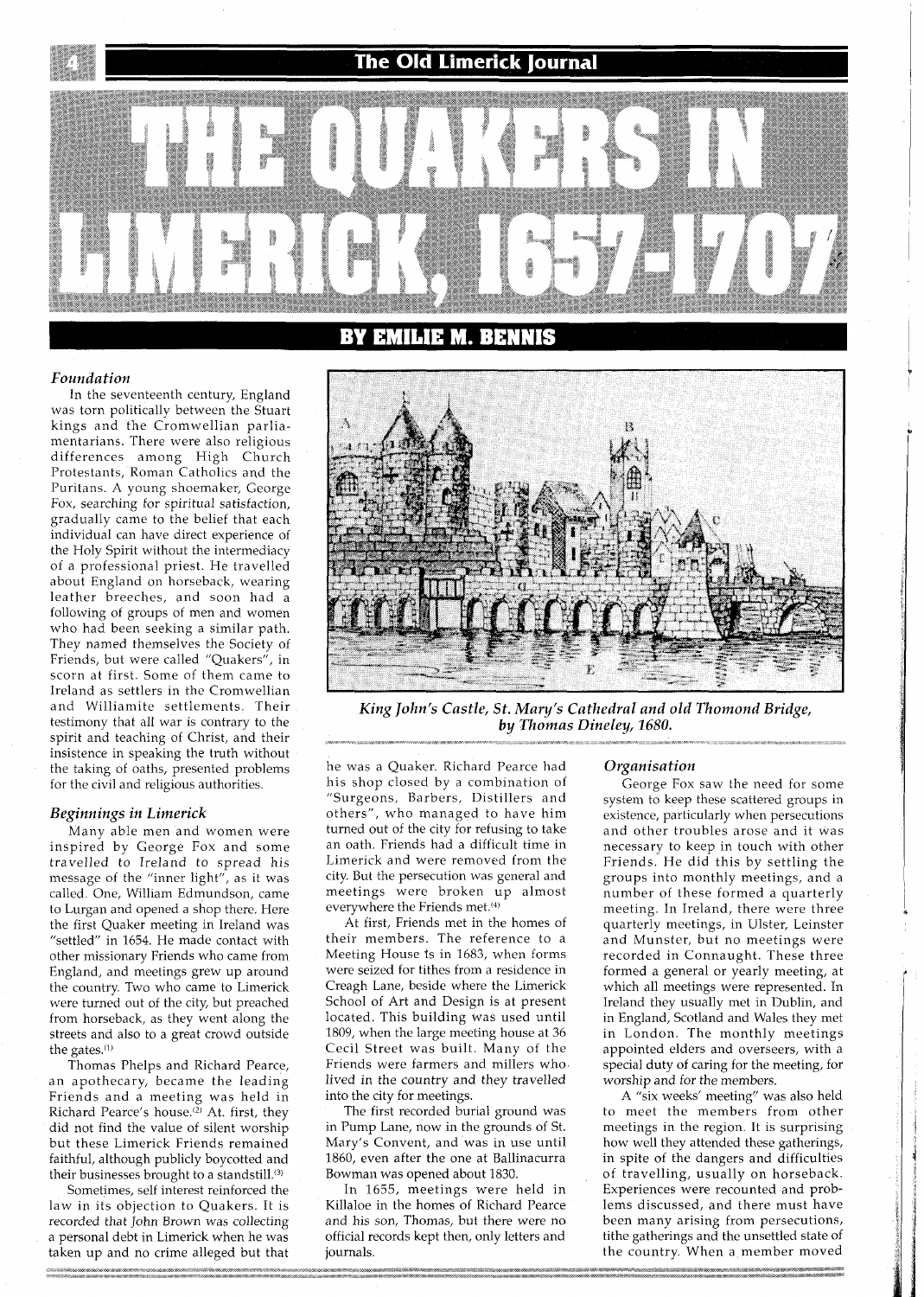# **Winter Edition 1993**



Old Baal's Bridge in the eighteenth century.

from one monthly meeting to another, a "certificate of removal" was sent. Sometimes members got into financial difficulties and sought assistance. In one such recorded case a Limerick meeting documents the sum of £15.12.0, advanced to John Phillips and family, and informs the Cork meeting that "we have stopped any further supply until their further orders".

Marriages were important events, after couples had first obtained "clearances". In 1750 Isaac Unthank and Deborah Richardson came before a meeting to declare their intention of taking each other in marriage, having previously appeared before the women's meeting. The weddings were attended by an overseer to see that everything was orderly.

In 1782, advice is given to a woman to dissuade her from marrying a man of another religious persuasion.

### *Travelling Friends*

Quakerism was kept alive in these hard times by travelling Friends, filled with a burning desire to keep the message alive. In Ireland, England and America, they went through all sorts of hardship, some even dying on their travels.

Thomas Story kept a large journal of all his travels. In 1698, he visited Ireland with William Penn, whom people flocked to hear. At New Ross, their horses were seized under the pretence of the law which forbade Catholics to own horses worth more than five guineas. Between Youghal and Clonmel rapparees lay in wait but did not attack them. The ruinous state of Limerick after the siege especially interested Thomas Story. One

of his brothers had been killed in the Williamite wars in Ireland and another, George, who was chaplain to a regiment, wrote the history of the wars and was made Dean of Limerick.

In 1716 and 1717, Thomas Story stayed with this brother, who invited two Limerick Friends to his house. Thomas Story writes: "This was an uncommon mixture but no occasion of offence was taken on any hand but all free and friendly".

These travelling Friends from England and America were continually journeying through Ireland. The host meeting would provide hospitality, a horse, clothes and a guide to the next meeting. Here is a record from Limerick in 1718:

*Our Friends, Hannah Berington and Sarah Stephenson from England, who are on a Religious visit to this nation, favoured us with their company here and laying their concern before us of their having a desire to visit families of Friends and desire our concurrence with them.* 

The appointment of a guide to their next meeting and the cost of a horse are often mentioned.

## *Persecutions from the Book of Sufferings*

*James Sicklemond and John Perrott, being peaceably in Thomas Holmes's house in Limerick, were seized on by a guard of soldiers, committed to Prison and banished the city by the order of Colonel Inglesby. lames Perrott being at Robert Wilkins house in Limerick was sent for by the same Colonel lnglesby and by a guard of soldiers haled throu~hout and committed to prison, and through questions tried but nothing of fact, crime* 

*of breach of any kind of law was proved*  against him. Yet did the said Colonel *Inglesby send him from thence (with,a guard) which was about eighty miles, and in the way or upon the road one Captain Benjamin Lucas (who had the charge of guarding him) cause unmanlike beat the said James Perrott. And another time the said James Perrott in a peaceable meeting in Limerick, was haled throughout by soldiers carried to the mainguard and afterwards violently expelled the City by the said Colonel Inglesby.* 

*Thomas Phelps, Stephen Warner, William Donsell(?) and other Friends had their meeting broken into and now(?) haled out by a guard of soldiers and committed to prison by Colonel Inglesby's orders.* 

*1660, Thomas Phdps, John Barnes and several other friends being peaceably met together to worship God in their usual place in Limerick were forcibly taken away, their meeting broken and turned forcibly out of this town, to depart by a day with their wives, families, and all for meeting together to wait upon the Lord.* 

*1660 about 3rd of 2nd month committed eight Friends to prison and there kept about three weeks for meeting about 15 of 2 month three Friends committed to prison and kept eleven days said mayor did imprison Edward Palmer. About the 16 of eight month had Thomas Phelps, Randall Cogens and Benjamin Moore because for conscious sake they could not swear, and kept two of them in bonds eleven days and the same night following that Thomas Phelps was commztted he had his shop broken up and lost about £20 worth of goods. Notwzthstanding the wife of the said Thomas Phelps told the mayor that when her husband was absent that some such*